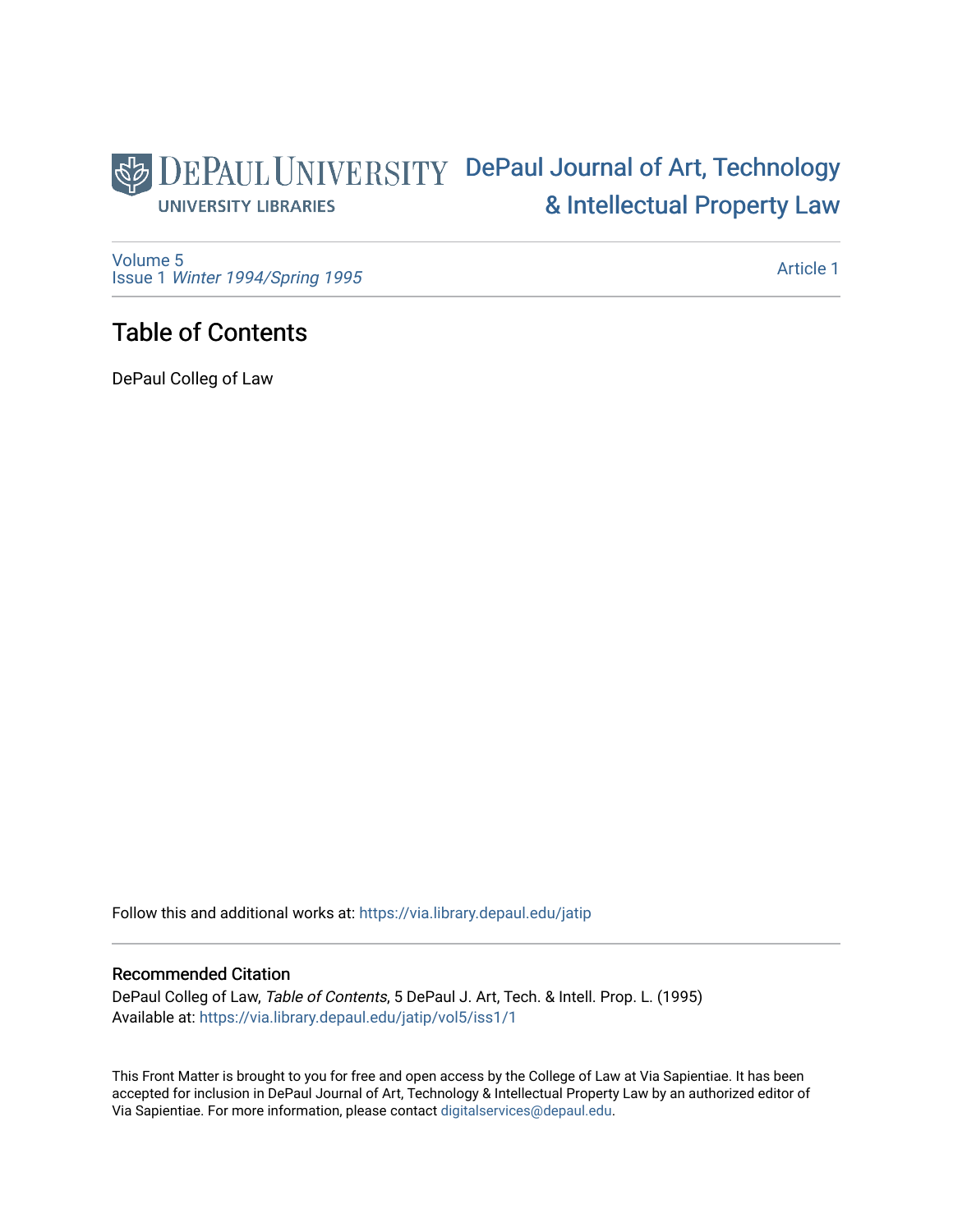DePaul Colleg of Law: Table of Contents

## **JOURNAL OF I**

# **Art and Entertainment**

**LAW**

|                                   | <b>LEAD ARTICLE</b>                                                                                                                                                                                  |              |
|-----------------------------------|------------------------------------------------------------------------------------------------------------------------------------------------------------------------------------------------------|--------------|
|                                   | Regulating Publicity: Does Elvis Want Privacy? Larry Moore<br>Eliminating the Confusion: A Restatement of the Test                                                                                   | $\mathbf{1}$ |
|                                   |                                                                                                                                                                                                      |              |
|                                   | <b>COMMENTS</b><br>The RICO Threat to Artistic Freedoms: An Indirect<br>Consequence of the Anti-Pornography Crusade? Aaron Zarkowsky 81<br>Copyright Problems in Post-Modern ArtLori Petruzzelli 115 |              |
|                                   | <b>LEGISLATIVE UPDATES</b><br>Congress Drops the Ball Again: Baseball's<br>Antitrust Exemption Remains in Place  Alison Cackowski 147                                                                |              |
|                                   | <b>LEGISLATIVE EPILOGUE</b>                                                                                                                                                                          |              |
|                                   | <b>SPORTS LAW</b><br>Sex Discrimination and the Equal Pay Act in                                                                                                                                     |              |
|                                   | When Drug Testing Violates the Student Athlete's                                                                                                                                                     |              |
|                                   | Gallagher v. Cleveland Browns Football Co.  Ted Lagerwall 183                                                                                                                                        |              |
|                                   |                                                                                                                                                                                                      |              |
|                                   | <b>CASE NOTES AND SUMMARIES</b>                                                                                                                                                                      |              |
|                                   | Note, Moral Rights Protection Under the Visual<br>Artists Rights Act of 1990: The Judicial                                                                                                           |              |
|                                   | Interpretation in Carter v. Helmsley-Spear Marko Iglendza 187                                                                                                                                        |              |
|                                   |                                                                                                                                                                                                      |              |
|                                   | Turner Broadcasting System, Inc. v. Federal                                                                                                                                                          |              |
|                                   | Multimedia WMAZ, Inc. v. Kubach Gracia Maria Shiffrin 219                                                                                                                                            |              |
|                                   | Anheuser-Busch, Inc. v. Balducci Publications  Danica Irvine 223                                                                                                                                     |              |
|                                   |                                                                                                                                                                                                      |              |
|                                   |                                                                                                                                                                                                      |              |
|                                   | 239                                                                                                                                                                                                  |              |
| Published by Via Sapientiae, 2016 |                                                                                                                                                                                                      |              |
|                                   | <b>VOLUMEV</b><br>WINTER 1994/SPRING 1995 NUMBER 1                                                                                                                                                   |              |